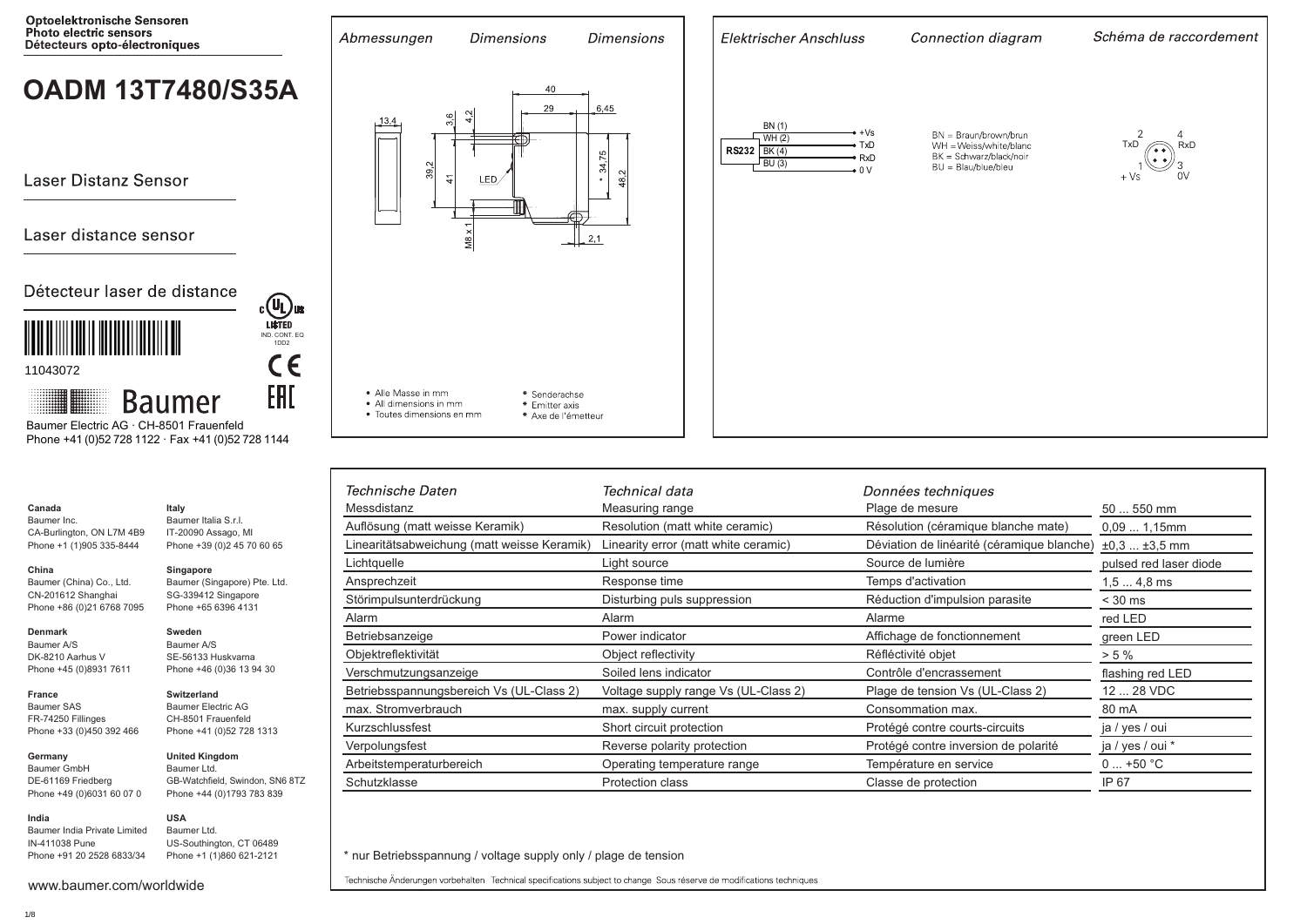Laserstrahl nie auf ein Auge richten.

Blech oder Gegenstand zu stoppen.

Allg. Sicherheitsbestimmungen General safety instructions Instructions générales de sécurité

## **A** VORSICHT **A** CAUTION **A** ATTENTION



Es empfiehlt sich, den Strahl nicht ins Leere someone's eye. It is recommended to laufen zu lassen, sondern mit einem matten stop the beam by a mat object or mat Do not point the laser beam towards metal sheet.

Ne dirigez jamais le faisceau vers un oeil. Il est conseillé de ne pas laisser le faisceau se propager librement mais de l'arrêter au moyen d'un objet de surface mate.



Note à la compatibilité électromagnétique:

Utiliser des câbles de raccordement blindés.

Connecter le boîtier du détecteur au potentiel de terre.

•Aus Lasersicherheitsgründen muss die Spannungsversorgung dieses Sensors abgeschaltet werden, wenn die ganze Anlage oder Maschine abgeschaltet wird.

- •Laser regulations require the power of the sensor to be switched off when turning off the whole system this sensor is part of.
- •Pour des raisons de sécurité, l'alimentation de ce détecteur laser doit être coupée en cas d'arrêt total du système incorporan t ce détecteur.

## Montage Mounting Montage

Hinweis zur Elektromagnetischen Verträglichkeit: Sensor geerdet montieren und geschirmtes Anschlusskabel verwenden.

Note to electromagnetic compatibility: Connect the sensor housing to earth potential. Use shielded connecting cables.

## **RED LED ON** Runde, glänzende Oberflächen Round glossy surfaces Gradins  $\Box$  Surfaces ronds brillantes | | Surfaces ronds brillantes | | | Surfaces brillantes Glänzende Oberflächen Glossy surfaces<br>Surfaces brillantes Stufen Steps<br>Gradins Einwirkung Fremdlicht Effect of ambient light<br>Influence lumiére ambiante **Influence differemment réfléchissantes** Unterschiedlich reflektierende Oberflächen Different reflection of surfaces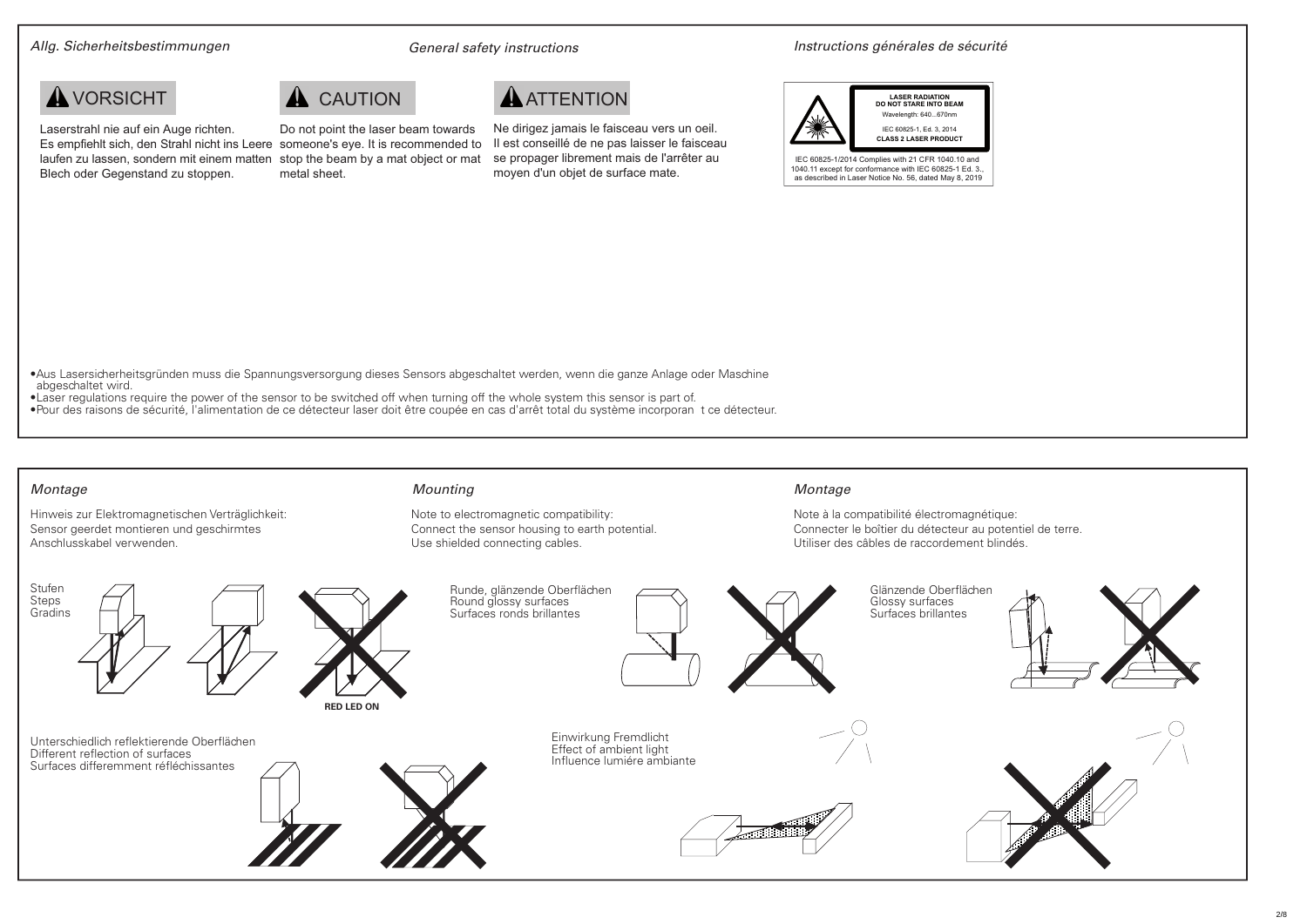## **Protokoll RS232 für OADM 13**

### **1 Allgemeines**

| Standard 38400 Baud |
|---------------------|
|                     |
| 8                   |
| keine               |
|                     |

## **2 Aufbau der Kommandos**

Alle Kommandos bestehen nur aus ASCII Zeichen. **Adresse** 

Beim RS232 Sensor arbeitet man mit der Broadcast Adresse "0". Es ist die Adresse, die immer unter RS232 benutzt werden muss.

## **2.2 Telegram das die Steuerung zum Sensor sendet**

Start of Frame (SOF) {<br>Adresse 1 Zahl Adresse 1 Zahl 0 (Broadcast Adresse 0)<br>Kommando 1 Buchstabe (A 7) Kommando 1 Buchstabe (A..Z)<br>Daten x Buchstaben (hän x Buchstaben (hängt vom Kommando ab) End of Frame (EOF) • KEINE CHECKSUMME

## **2.3 Telegram vom Sensor**

| 1 Zahl           | 0 (Broadcast Adresse 0)              |
|------------------|--------------------------------------|
| 1 Buchstabe (AZ) |                                      |
|                  | x Buchstaben (hängt vom Kommando ab) |
| 2 Byte s. Anhang |                                      |
|                  |                                      |
|                  |                                      |

## **3 Konfiguration des Sensors**

Es gibt verschiedene Eigenschaften des Sensors die per Kommando einstellbar sind. Sie sind als Konfiguration definiert.

Zur Konfiguration zählen:

• Die Skalierung der Ausgangsdaten z.B. in µm, mm, cm, Rohdaten • Ausgabeformat bei "kontinuierlichem Datenstrom" auf ASCII oder Binär • Pause zwischen Messungen in "kontinuierlichem Datenstrom" • Ausgabezusammensetzung (und/oder: Messwert, Abschwächung) • Baudrate

• Adresse

Es gibt 3 Arten von Konfigurationen des Sensors:

- 1. Fabrikkonfiguration: Sie ist im Sensor gespeichert und kann nicht vom Benutzer geändert werden.<br>2. Arbeitskonfiguration: Sie ist
- 2. Arbeitskonfiguration: Sie ist im Sensor Flash gespeichert und wird beim Einschalten automatisch verwendet.<br>
Temporäre Konfiguration: Wird per K
- 3. Temporäre Konfiguration: Wird per Kommando ein Teil der Konfiguration geändert, dann ist diese Änderung sofort verwendbar, aber noch nicht im Sensor gespeichert. Nach dem Aus- und Einschalten ist die Temporäre Konfiguration verloren.

Bei der Anwendung dieser beiden Kommandos werden Werte im Flash Speicher des Sensors abgelegt. Dieser Vorgang kann min. 20'000 mal ausgeführt werden.

• Es gibt ein Kommando, das die temporäre Konfiguration als neue Arbeits konfiguration im Sensor speichert.

• Es gibt ein Kommando, das den Fabrikzustand der Konfiguration wieder herstellt und als Arbeitskonfiguration einsetzt.

## Laser-Distanz-Sensor/Laser distance sensor/Détecteur laser de distance

## **RS232 protocol for OADM 13**

## **1 General**

| -------               |                     |
|-----------------------|---------------------|
|                       | Standard 38400 Baud |
| Start- / Stop-Bits    |                     |
| Length of data string | 8                   |
| Parity                | none                |

## **2 Architecture of commands**

All commands consist of ASCII characters only.<br>2.1 Address

## **2.1 Address**

RS232 compatible sensors utilize the broadcast address . 0". This is the RS232 address to be used at all times.

## **2.2 Telegram sent to the sensor by the control** Start<br>Addre

| Start of Frame (SOF)      |                                      |
|---------------------------|--------------------------------------|
| Address                   | 1 number 0 (broadcast address 0)     |
| Command                   | 1 letter $(AZ)$                      |
| Data                      | x letters (depending on the command) |
| End of Frame (EOF)        |                                      |
| NO CHECKSUM!<br>$\bullet$ |                                      |

#### **2.3 Telegram sent by the Sensor** Start of Fram

| Start of Frame (SOF) |                                      |
|----------------------|--------------------------------------|
| Sensor address       | 1 number 0(Broadcast address 0)      |
| Command              | 1 letter $(AZ)$                      |
| Data                 | x letters (depending on the command) |
| Checksum             | 2 Byte; see appendix                 |
| End of Frame (EOF)   |                                      |

## **3 Configuration of sensor**

Several sensor characteristics can be set by command. A set of characteristics is defined as a "configuration". Following characteristics can be configured: The scaling of the data output for instance in um, mm, cm, raw data

Data format of "data-stream", ASCII or binary

- Pause between measurements in "data-stream"
- Structure of data provided (and/or: measured value, attenuation)
- Baud-rate
- **Address**

## There are 3 different kinds of sensor configurations:

- Factory configuration: such has been stored in the sensor and cannot be changed by the user.
- 2. Working configuration: such has been stored in the sensor's flash memory and is automatically used when power is applied.
	- Temporary configuration: is part of a configuration changed by command. The modification is of immediate effect. But it is not saved in the sensor's flash memory. Temporary configurations are lost in a power-down situation.

In applying these two commands, values will be stored in flash memory of the sensor. This procedure can be performed min. 20'000 times

- There is a command for saving a temporary configuration as the new working configuration.
- There is a command replacing the working configuration by the factory configuration (default to factory configuration).

## **Protocole RS232 pour OADM 13**

| Généralités               |                      |
|---------------------------|----------------------|
|                           | Standard 38400 Bauds |
| Start- / Stop-Bits        |                      |
| Lonqueur trame de données | 8                    |
| Parité                    | sans                 |

## **2 Structure des ordres de commande**

Toutes les instructions sont seulement composées de caractères ASCII **2.1 Adresse**

Pour les détecteurs avec liaison RS232, on travaille avec l'adresse Broadcast .....  $0^{\circ}$ . C'est l'adresse qui doit toujours être employée pour la liaison RS232.

| 2.2                        |           | Télégramme envoyé par le dispositif de commande au détecteur |
|----------------------------|-----------|--------------------------------------------------------------|
| Start of Frame (SOF)       |           |                                                              |
| Adresse                    |           | 1 Chiffre 0 (Adresse Broadcast 0)                            |
| Ordre de commande          | 1 Lettre  | (A,Z)                                                        |
| Données                    | x Lettres | (dépend de l'ordre de commande)                              |
| End of Frame (EOF)         |           |                                                              |
| · AUCUNE SOMME DE CONTRÔLE |           |                                                              |

## **2.3 Télégramme en provenance du détecteur**  Start of Frame (SOF)

| Adresse du détecteur |           | 1 Chiffre 0 (Adresse Broadcast 0)  |
|----------------------|-----------|------------------------------------|
| Ordre de commande    | 1 Lettre  | (AZ)                               |
| Données              | x Lettres | (dépend de l'ordre de commande)    |
| Somme de contrôle    | 2 octets  | voir paragraphe: Somme de contrôle |
| End of Frame (EOF)   |           |                                    |

## **3 Configuration du détecteur**

Il existe plusieurs propriétés du détecteur qui peuvent être activées par un ordre de commande. Elles sont reprises sous le terme configuration.

Font partie de la configuration :

- La mise à l'échelle de l'édition des données, par ex., en um, mm, cm, données brutes
- Format d'édition pour "Flux de données" en ASCII ou Binaire
- Pause entre les mesures en "Flux de données"
- Structure d'édition (et/ou: Valeur de mesure, Affaiblissement)
- Débit en Bauds
- Adresses

Il existe 3 sortes de configuration différentes du détecteur:

- Configuration d'usine: elle est mémorisée dans le détecteur et ne peut être modifiée par l'utilisateur.<br>2 Configuration de travail: elle e
	- 2. Configuration de travail: elle est mémorisée dans la mémoire Flash du
- détecteur et est utilisée automatiquement lors de l'enclenchement.<br>Configuration temporaire: si par un ordre de commande une partie 3. Configuration temporaire: si par un ordre de commande une partie de la configuration est modifiée, cette modification est immédiatement utilisable sans pour cela être mémorisée dans le détecteur. Après le déclenchement suivi d'un enclenchement, la configuration temporaire est définitivement perdue.

En appliquant ces deux commandes, les valeurs seront stockées dans la mémoire flash du détecteur. Cette procédure peut être effectué au moins 20'000 fois.

• Il existe un ordre de commande qui permet la mémorisation de la configuration temporaire comme nouvelle configuration de travail dans le détecteur.

• Il existe un ordre de commande qui permet de reconstituer l'état de la configuration d'usine et de l'utiliser ensuite comme configuration de travail.





Baumer Electric AG . CH-8501 Frauenfeld Phone +41 (0)52 728 1122 · Fax +41 (0)52 728 1144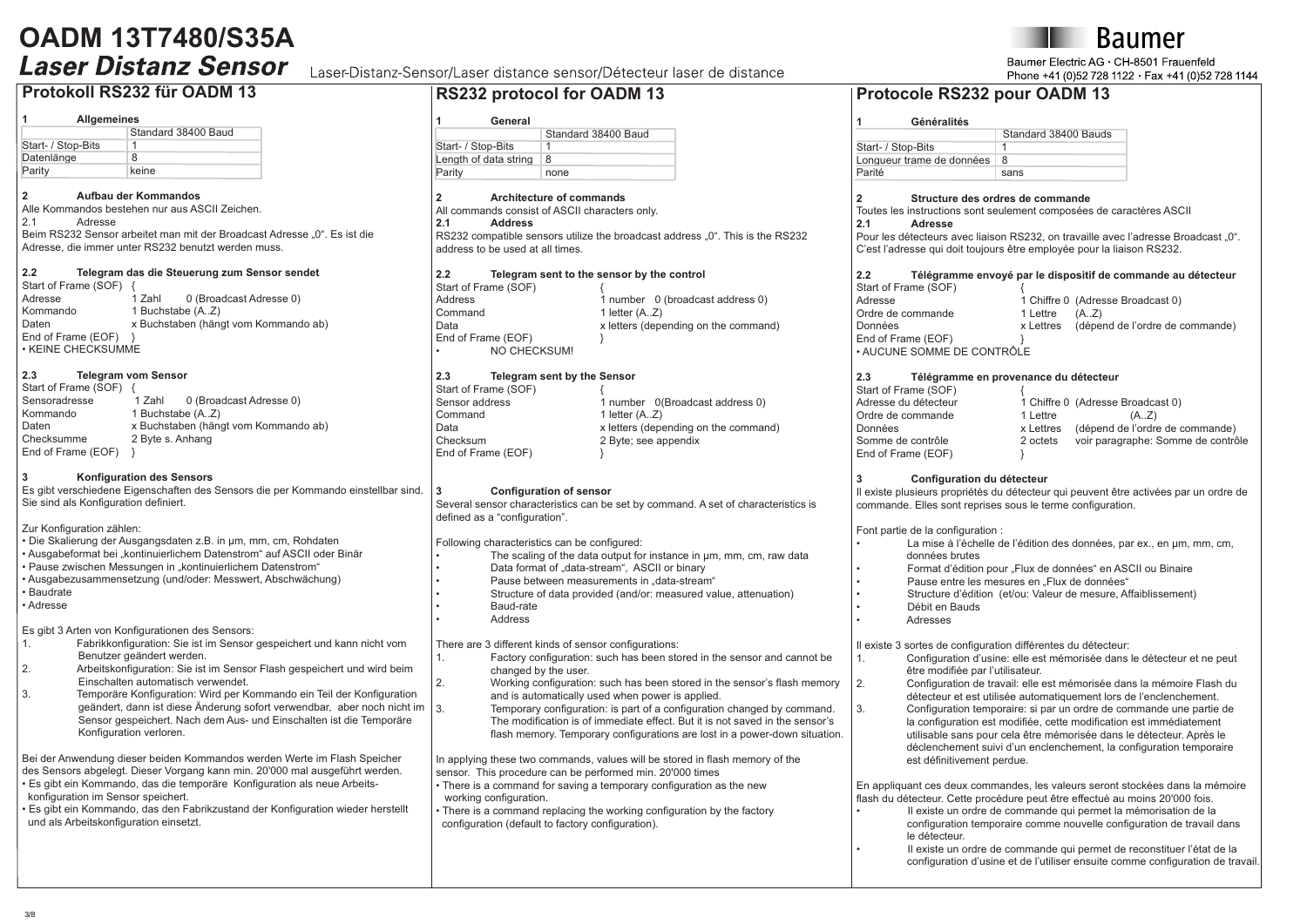## **OADM 13T7480/S35A** Laser-Distanz-Sensor/Laser distance sensor/Détecteur laser de distance

Baumer Electric AG CH-8501 Frauenfeld Phone +41 (0)52 728 1122 Fax +41 (0)52 728 1144

### Prinzip

Man setzt zunächst mit Hilfe der Konfigurationskommandos fest, welche Formate, Skalierung oder welche Zusatzinformationen (z.B. Abschwächung) man haben will. Dann kann man die Messdaten abrufen und erhält mit jeder Messdatenanfrage genau die Daten, die man konfiguriert hat. Ist die Konfiguration für das weitere Vorgehen brauchbar, dann wird durch ein Kommando die bis dahin temporäre Konfiguration als Arbeitskonfiguration übernommen. Nun bleibt genau diese Konfiguration erhalten, auch nach dem Aus- und wieder Einschalten. Eine nochmalige Konfiguration nach dem Einschalten ist nicht mehr nötig.

## **4 Kommandos**

(ßß stellt die Checksumme dar, hier wird immer die Adresse 0 verwendet)

| Name                                                                    | Kommando | Syntax        | Antwort des<br>Sensors | Parameter | Kommentar                                                                                                                                                                                                                                                                                                                                                                                                        |
|-------------------------------------------------------------------------|----------|---------------|------------------------|-----------|------------------------------------------------------------------------------------------------------------------------------------------------------------------------------------------------------------------------------------------------------------------------------------------------------------------------------------------------------------------------------------------------------------------|
| Reset                                                                   | R        | $\{0R\}$      | {0RV000608ßß}          | Keine     | Dieses Kommando stoppt alle<br>periodischen Ausgaben.<br>Der Sensor antwortet mit seiner<br>Softwareversion (z.B. 000608)<br>und mit seiner Adresse                                                                                                                                                                                                                                                              |
|                                                                         |          | Konfiguration |                        |           |                                                                                                                                                                                                                                                                                                                                                                                                                  |
| Setze<br>Fabrikkonfigura<br>tion als Arbeits-<br>konfiguration          | D        | ${OD}$        | ${ODBS}$               |           | Die Fabrikkonfiguration wird<br>geladen und als neue<br>Arbeitskonfiguration gespeichert.<br>Antwort mit der alten Baudrate<br>nicht mit der Fabrikbaudrate, falls<br>diese eine andere ist.                                                                                                                                                                                                                     |
| Speichere<br>aktuelle<br>Konfiguration<br>als Arbeits-<br>konfiguration | K        | $\{0K\}$      | $\{OKBS\}$             |           | Die so gespeicherte Konfiguration<br>wird auch nach Aus- und<br>Einschalten wieder hergestellt.                                                                                                                                                                                                                                                                                                                  |
| Setze Messwert<br>Skalierung                                            | S        | (0SX)         | {OSXßß}                | X         | Skaliert die Ausgabe (immer ohne<br>Dezimalpunkt in verschiedenen<br>Einheiten)<br>Werte von X:<br>$U:$ Wert in 1 $\mu$ m,<br>H: Wert in 0.01 mm<br>Z: Wert in 0.1 mm<br>M: Wert in 1 mm<br>S: Wert in Sensoreinheiten<br>(08191)<br>R: Rohdaten (nicht linear, 08191)<br>Falls der Messbereich des Sensors<br>mit der gewählten Skalierung nicht<br>in das Ausgabeformat passt, gibt<br>es eine Fehler-meldung. |
| Setze Ausgabe<br>Format für<br>permanente<br>periodische<br>Ausgabe     | F        | ${0FX}$       | ${OFxBB}$              | X         | X<br>A: ASCII (gibt das aus, was im<br>Messdatensatz festgelegt wurde)<br>B: Binär<br>Definition der Datenpakete s.u.                                                                                                                                                                                                                                                                                            |
| Wartezeit bei<br>permanenter<br>periodischer<br>Ausgabe                 | W        | $\{OWx\}$     | {OWxßß}                | X         | Bei der permanent periodischen<br>Ausgabe wird zwischen 2<br>Messungen eine Wartezeit von<br>$x * 0.1$ ms eingesetzt. (x: 09)                                                                                                                                                                                                                                                                                    |

## Configuration procedure

First the required formats, scale or type of additional information requested (e.g. attenuation) are set by configuration commands. Once this has been completed, measured data can be retrieved. With every request for data, the sensor will now provide precisely the data and format as previously configured. If this configuration, which is still temporary, is OK for further use, it can be saved as the working configuration by an additional command. This working configuration is stored in a non-volatile memory. It is therefore unaffected by a power down situation. No new configuration is required after power up.

## **4 Commands**

(ßß represents the checksum, address 0 is always used in this case)

| Name<br>Reset                                                       | Command<br>R | Syntax<br>$\{OR\}$ | response<br>Sensor<br>{0RV000608ß} | Parameter<br>None | Comments<br>This command stops all periodic                                                                                                                                                                                                                                                                                                                                                               |
|---------------------------------------------------------------------|--------------|--------------------|------------------------------------|-------------------|-----------------------------------------------------------------------------------------------------------------------------------------------------------------------------------------------------------------------------------------------------------------------------------------------------------------------------------------------------------------------------------------------------------|
|                                                                     |              |                    |                                    |                   | data output.<br>The sensor responds with its<br>software version (e.g. 000608)<br>and with its address                                                                                                                                                                                                                                                                                                    |
|                                                                     |              | Configuration      |                                    |                   |                                                                                                                                                                                                                                                                                                                                                                                                           |
| Set factory<br>configuration as<br>workina<br>configuration         | D            | ${OD}$             | ${ODBS}$                           |                   | The factory configuration is loaded<br>and saved as the new working<br>configuration.<br>The sensor sends the response still<br>using the old Baud rate, not yet the<br>factory Baud rate, provided they<br>differ.                                                                                                                                                                                       |
| Save current<br>configuration as<br>working<br>configuration        | ĸ            | $\{OK\}$           | $\{OKBS\}$                         |                   | Any configuration saved in this way<br>is restored after every power-down,<br>power-up cycle.                                                                                                                                                                                                                                                                                                             |
| Set scale of<br>measured value                                      | S            | $\{$ 0SX\}         | {OSXßß}                            | x                 | Scaling of output signal (always<br>without decimal point for all units).<br>Value of X:<br>U: value in 1 um,<br>H: value in 0.01 mm<br>Z: value in 0.1 mm<br>M: value in 1 mm<br>S: value in sensor units (08191)<br>R: raw data (non linear, 08191)<br>There is an error message in case<br>of the sensor's measuring range<br>combined with the scale set do not<br>correspond with the output format. |
| Set output<br>format to<br>permanent<br>periodical<br>signal output | F            | ${0FX}$            | {OFxßß}                            | x                 | X<br>A: ASCII (provides the format as<br>specified for measured data record)<br>B: binary<br>Definition of data packet see below                                                                                                                                                                                                                                                                          |
| Waiting time in<br>permanent<br>periodical<br>signal output<br>mode | W            | $\{OWx\}$          | $\{OWxBB\}$                        | x                 | In the permanent periodical signal<br>output mode there is a waiting time<br>of $x * 0.1$ ms between 2<br>measurements (x: 09).                                                                                                                                                                                                                                                                           |

## Principe

Au moyen d'un ordre de commande de configuration, on fixe d'abord le format, la mise à l'échelle ou encore la fonction supplémentaire (par ex. affaiblissement) qui doit être retenu. Ensuite, on peut solliciter les données de mesure et on reçoit, après chaque demande de données de mesure, exactement les données précédemment configurées. Si la configuration pour la procédure suivante est valable, la configuration jusqu'ici temporaire est alors acceptée comme configuration de travail suite à un ordre de commande. Maintenant, c'est exactement cette configuration qui restera sauvegardée même après un déclenchement suivi d'un nouvel enclenchement. Une nouvelle configuration après l'enclenchement n'est plus nécessaire.

#### **4 Ordres de commande**

(ßß représente la somme de contrôle, ici on utilise toujours l'adresse 0)

| Nom                                                                                           | Ordres | Syntaxe       | Réponse du<br>détecteu | <b>Paramètres</b> | Commentaire                                                                                                                                                                                                                    |
|-----------------------------------------------------------------------------------------------|--------|---------------|------------------------|-------------------|--------------------------------------------------------------------------------------------------------------------------------------------------------------------------------------------------------------------------------|
| Reset                                                                                         | R      | $\{0R\}$      | {0RV000608ß}           | Aucun             | Cet ordre de commande arrête<br>toutes les éditions de données<br>périodiques.<br>Le détecteur répond par la version<br>de son logiciel (p.ex. 000608) et<br>par son adresse.                                                  |
|                                                                                               |        | Configuration |                        |                   |                                                                                                                                                                                                                                |
| Valide<br>la configuration<br>d'usine comme<br>configuration de<br>travail                    | D      | ${OD}$        | ${ODBS}$               |                   | La configuration d'usine est<br>chargée et mémorisée en tant que<br>nouvelle configuration de travail.<br>Réponse avec l'ancien débit en<br>Bauds et non avec celui d'usine<br>dans le cas où ce dernier n'est pas<br>le même. |
| Mémorise la<br>configuration<br>actuelle comme<br>configuration de<br>travail                 | ĸ      | $\{0K\}$      | $\{OKBS\}$             |                   | La configuration ainsi mémorisée<br>est également rétablie à<br>l'enclenchement après un<br>déclenchement.                                                                                                                     |
| Valide<br>la mise à<br>l'échelle de la<br>valeur de<br>mesure                                 | S      | (0SX)         | {0SXßß}                | X                 | Formate l'édition des données à<br>l'échelle (toujours sans point<br>décimal pour les diverses unités)<br>Valeurs de X:<br>U: Valeur en 1 µm,                                                                                  |
|                                                                                               |        |               |                        |                   | H: Valeur en 0.01 mm                                                                                                                                                                                                           |
|                                                                                               |        |               |                        |                   | Z: Valeur en 0.1 mm                                                                                                                                                                                                            |
|                                                                                               |        |               |                        |                   | M: Valeur en 1 mm<br>S: Valeur en unités du détecteur<br>(0.8191)                                                                                                                                                              |
|                                                                                               |        |               |                        |                   | R: Données brutes (non linéaire,<br>0.8191                                                                                                                                                                                     |
|                                                                                               |        |               |                        |                   | Au cas où l'échelle choisie pour la<br>plage de mesure du détecteur ne<br>correspond pas au format d'édition<br>des données, un message d'erreur<br>est émis.                                                                  |
| Valide<br>le format<br>d'édition des<br>données pour<br>l'édition<br>périodique<br>permanente | F      | ${0FX}$       | {OFxßß}                | X                 | X<br>A: ASCII (affichece qui a été défini<br>pour le bloc des données de<br>mesure)<br><b>B: Binaire</b><br>Définition des paquets de données<br>voir ci-dessous                                                               |
| Intervalle de<br>temps pour<br>l'édition<br>périodique<br>permanente                          | W      | $\{OWx\}$     | {OWxßß}                | x                 | Pour l'édition périodique<br>permanente, on fixe entre 2<br>mesures un intervalle de temps<br>$x * 0.1$ ms. $(x: 09)$                                                                                                          |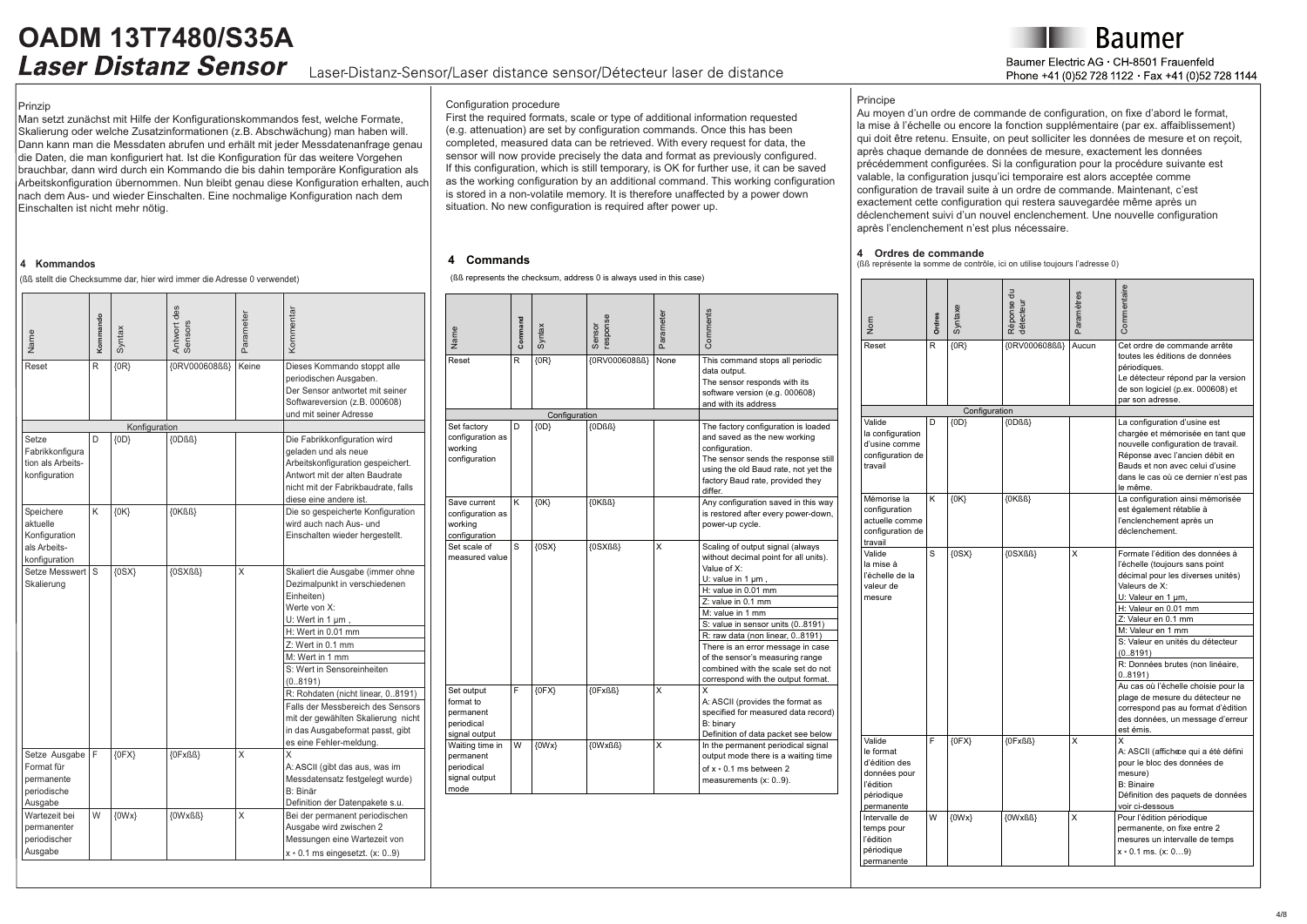## Laser-Distanz-Sensor/Laser distance sensor/Détecteur laser de distance

## Baumer Flectric AG . CH-8501 Frauenfeld Phone +41 (0)52 728 1122 Fax +41 (0)52 728 1144

| Setze Aufbau<br>des<br>Messdatensatz<br>es            | Z | ${OZxy}$  | ${OZxyBB}$         | Хy     | X und y stehen für mögliche<br>Ausgabewerte<br>.M': Messwert<br>.A': Abschwächung<br>Die Reihenfolge spielt keine Rolle                                                                                                                        |
|-------------------------------------------------------|---|-----------|--------------------|--------|------------------------------------------------------------------------------------------------------------------------------------------------------------------------------------------------------------------------------------------------|
| Setze<br>Baudrate                                     | X | $\{0Xb\}$ | ${OXbBS}$          | b: 1.5 | 1:9600<br>2:19200<br>3:38400<br>4:57600<br>5: 115200<br>Antwort mit der alten Baudrate.                                                                                                                                                        |
| Get<br>Konfiguration                                  | V | $\{0V\}$  | $\{0 \vee$ $\{0\}$ |        | Liefert die gespeicherten<br>Einstellungen:<br>Ausgabe Skalierung (mm,um)<br>Ausgabeformat (Binär, Ascii)<br>Wartezeit für<br>permanentperiodische Ausgabe<br>Software Version<br>Hardware Version<br>Produktionsdatum<br>Messdatensatz Aufbau |
|                                                       |   | Messen    |                    |        |                                                                                                                                                                                                                                                |
| Get<br>Messdatensatz                                  | M | $\{OM\}$  | $\{OM$ $\{BS\}$    |        | Aufbau s. unten                                                                                                                                                                                                                                |
| Hold set                                              | H | $\{OH\}$  |                    |        | Set: Halte den letzten gemessenen<br>Wert in Holdregister<br>Keine Antwort wenn Hold<br>Kommando auf Broadcast Adresse<br>gesendet wurde.                                                                                                      |
| Hold get                                              | G | ${0G}$    | ${0G$ ${BS}$       |        | Get Messdatensatz vom<br>Holdregister. Format wie bei Get<br>Messdatensatz.                                                                                                                                                                    |
| Laser an/aus                                          | L | ${0L}X$   | {OLXßß}            | X      | 1: Laser an<br>2: Laser aus                                                                                                                                                                                                                    |
| <b>Starte</b><br>permanente<br>periodische<br>Ausgabe | P | ${OP}$    | ${OP$ ${BB}$       |        | Skalierung durch Kommando "S"<br>definiert. 2 oder 4 Byte pro<br>Messwert, falls Binär ausgewählt<br>war (s.u.) Skalierung<br>Sensoreinheiten.<br>Falls ASCII ausgewählt ist die<br>Antwort wie bei "M"                                        |

| Set structure of            | Z | ${OZxy}$  | ${OZxyBB}$            | Xy     | X and y stand for any output value   |
|-----------------------------|---|-----------|-----------------------|--------|--------------------------------------|
| measured data               |   |           |                       |        | provided                             |
| record                      |   |           |                       |        | .M': measured data                   |
|                             |   |           |                       |        | .A': Attenuation                     |
|                             |   |           |                       |        |                                      |
|                             |   |           |                       |        | The order of 'A' and 'M' has no      |
|                             |   |           |                       |        | effect.                              |
| Set Baud-rate               | x | ${OXb}$   | ${OXbBB}$             | h: 1.5 | 1:9600                               |
|                             |   |           |                       |        | 2:19200                              |
|                             |   |           |                       |        | 3:38400                              |
|                             |   |           |                       |        | 4:57600                              |
|                             |   |           |                       |        | 5: 115200                            |
|                             |   |           |                       |        | Respond with the old Baud-rate.      |
| Get                         | V | $\{0V\}$  | ${0V$ $IBB}$          |        | Provides information on the actual   |
| configuration               |   |           |                       |        | configurations set:                  |
|                             |   |           |                       |        | Output scale (mm, µm)                |
|                             |   |           |                       |        | Output format (Binary, ASCII)        |
|                             |   |           |                       |        | Waiting time for permanent           |
|                             |   |           |                       |        |                                      |
|                             |   |           |                       |        | periodical data mode                 |
|                             |   |           |                       |        | Software version                     |
|                             |   |           |                       |        | Hardware version                     |
|                             |   |           |                       |        | Manufacturing date                   |
|                             |   |           |                       |        | Structure of measured data record    |
|                             |   |           |                       |        |                                      |
|                             |   | Measuring |                       |        |                                      |
| Get measured<br>data record | М | $\{OM\}$  | $\{OM$ $\beta\beta\}$ |        | Configuration see below              |
| Hold set                    | H | $\{OH\}$  |                       |        | Set: hold the last value measured    |
|                             |   |           |                       |        | in the hold register.                |
|                             |   |           |                       |        | No answer when hold command          |
|                             |   |           |                       |        | was sent to broadcast address.       |
|                             |   |           |                       |        |                                      |
| Hold get                    | G | ${O}$     | ${0G$ ${BS}$          |        | Get measured data record from the    |
|                             |   |           |                       |        | hold register. Format identical Get  |
|                             |   |           |                       |        | measured data record                 |
| Laser on/off                | L | ${OLO}$   | ${OLOSB}$             | 1/0    | Laser on with parameter 1            |
|                             |   |           |                       |        | Laser off with parameter 0           |
|                             |   |           |                       |        |                                      |
| Start permanent   P         |   | ${OP}$    | ${OP$ ${BB}$          |        | Scaling is defined by command "S".   |
| periodical data             |   |           |                       |        | 2 or 4 Byte per measured value,      |
|                             |   |           |                       |        |                                      |
| output                      |   |           |                       |        | provided binary has been chosen.     |
|                             |   |           |                       |        | (see below) Scaling of sensor units. |
|                             |   |           |                       |        | Provided ASCII has been chosen       |
|                             |   |           |                       |        | the answer is identical to "M"       |
|                             |   |           |                       |        | Particular features see below        |

## **5 Appendix**

## **5.1 Sensor units**

The sensor units are always: 1 unit =  $1/8192$  of the nominal measuring range.<br>5.2 **Invalid measured value** 

## **5.2 Invalid measured value**

Provided the object is farther away than the maximum measuring distance and still is detected by the sensor, the value 99999 (ASCII), FF 7F (binary) is sent. If there is no object at all within the sensor's measuring range or the object is too far away to be detected, the output is 0.

#### **5.3 Attenuation**

The "attenuation" indicates how strongly the light has been attenuated on its way from the sensor to the object and back to the receiver. A high value suggests a strong attenuation e.g. as encountered when looking at dark objects. The attenuation value is a relative figure reaching maximum values of up to 8192 depending on the type of sensor.

When the maximum value has been reached any further reduction of the light intensity, induced by either darker objects or by soiled conditions, will result in an invalid measured value.

| Z | ${OZxy}$ | {0Zxyßß)                                                | Xγ                                                                | X et y représentent ici les valeurs   |
|---|----------|---------------------------------------------------------|-------------------------------------------------------------------|---------------------------------------|
|   |          |                                                         |                                                                   | d'édition possibles                   |
|   |          |                                                         |                                                                   | .M': Valeurs de mesure                |
|   |          |                                                         |                                                                   | .A': Affaiblissement                  |
|   |          |                                                         |                                                                   | L'ordre de succession n'a pas         |
|   |          |                                                         |                                                                   | d'importance.                         |
| X | ${OXb}$  | ${OXbBB}$                                               | h: 15                                                             | 1:9600                                |
|   |          |                                                         |                                                                   | 2:19200                               |
|   |          |                                                         |                                                                   | 3:38400                               |
|   |          |                                                         |                                                                   | 4:57600                               |
|   |          |                                                         |                                                                   | 5:115200                              |
|   |          |                                                         |                                                                   | Réponse avec l'ancien débit en        |
|   |          |                                                         |                                                                   | Bauds                                 |
| V | $\{0V\}$ | $\{0 \vee \dots \dots \dots \dots \dots \dots \dots \}$ |                                                                   | Délivre les réglages mémorisés:       |
|   |          |                                                         |                                                                   | Echelle sortie des données (mm,       |
|   |          |                                                         |                                                                   | µm)                                   |
|   |          |                                                         |                                                                   | Format d'édition des données          |
|   |          |                                                         |                                                                   | (Binaire, Ascii)                      |
|   |          |                                                         |                                                                   | Intervalle de temps pour l'édition    |
|   |          |                                                         |                                                                   | périodique permanente                 |
|   |          |                                                         |                                                                   | Version logiciel                      |
|   |          |                                                         |                                                                   | Version Hardware                      |
|   |          |                                                         |                                                                   | Date de production                    |
|   |          |                                                         |                                                                   | Structure du bloc des données de      |
|   |          |                                                         |                                                                   | mesure                                |
|   |          |                                                         |                                                                   |                                       |
|   |          |                                                         |                                                                   |                                       |
| M | $\{OM\}$ | $\{OM$ $BS\}$                                           |                                                                   | Structure voir ci-dessous             |
|   |          |                                                         |                                                                   |                                       |
|   |          |                                                         |                                                                   |                                       |
|   |          |                                                         |                                                                   |                                       |
|   | $\{OH\}$ |                                                         |                                                                   | Set: conserve la dernière valeur      |
|   |          |                                                         |                                                                   | mesurée dans le registre tampon       |
|   |          |                                                         |                                                                   | (Holdregister)                        |
|   |          |                                                         |                                                                   | Pas de réponse quand l'ordre Hold     |
|   |          |                                                         |                                                                   | est envoyé sur l'adresse Broadcast    |
| G |          | ${0G$ ${BB}$                                            |                                                                   | Get: (lire) bloc de données de        |
|   |          |                                                         |                                                                   | mesure du registre tampon             |
|   |          |                                                         |                                                                   | (Holdregister). Format comme pour     |
|   |          |                                                         |                                                                   | bloc des données de mesure Get        |
| L |          |                                                         |                                                                   | Laser ON avec paramètre 0             |
|   |          |                                                         | $\mathbf{1}$                                                      | Laser EN avec paramètre 1             |
|   |          |                                                         |                                                                   |                                       |
|   |          |                                                         |                                                                   | Mise à l'échelle définit par ordre de |
|   |          |                                                         |                                                                   | commande "S". 2 ou 4 octets par       |
|   |          |                                                         |                                                                   | valeur de mesure au cas où Binaire    |
|   |          |                                                         |                                                                   |                                       |
|   |          |                                                         |                                                                   | a été choisi (voir ci-dessous).       |
|   |          |                                                         |                                                                   | Mise à l'échelle unités du            |
|   |          |                                                         |                                                                   | détecteur.                            |
|   |          |                                                         |                                                                   | Si ASCII a été choisi, réponse        |
|   |          |                                                         |                                                                   | comme pour "M"                        |
|   |          |                                                         |                                                                   | Particularités voir ci-dessous.       |
|   | H<br>P   | ${OG}$<br>${OLO}$<br>${OL1}$<br>${OP}$                  | Mesurer<br>${OLOB}$<br>${OL1B3}$<br>$\{OP, \ldots, \mathsf{BB}\}$ | 0                                     |

## **5 Annexe**

**5.1 Unités du détecteur**

Les unités du détecteur correspondent toujours à: 1 unité = 1/8192 de la plage nominale de mesure.

## **5.2 Valeur de mesure non valable**

Lorsque l'objet se trouve en dehors de la distance de mesure maximale, la valeur 99999 (ASCII), FF 7F (Binaire) est affichée. Si aucun objet ne se trouve à l'intérieur de la plage de mesure, c'est alors la valeur 0 qui est affichée.

#### **5.3 Affaiblissement**

"L'affaiblissement" indique de combien la lumière émise par le détecteur sur l'objet et renvoyée vers le détecteur est affaiblie. Une grande valeur signifie un fort affaiblissement, par exemple, en présence d'objets foncés. La valeur pour l'affaiblissement est une valeur relative qui se situe selon le type jusqu'à 8192 comme valeur maximale. Lorsque la valeur maximale est atteinte, il faut s'attendre à des valeurs de mesure incorrectes dans le cas d'une réduction supplémentaire de la quantité de lumière par des objets plus sombres ou en présence d'encrassement.

## **5 Anhang**

**5.1 Sensoreinheiten**

Die Sensoreinheiten sind immer: 1 Einheit = 1/8192 des nominalen Messbereichs.<br>5.2 **Ungültiger Messwert 5.2 Ungültiger Messwert**

Wenn das Objekt hinter der maximalen Messdistanz liegt und noch erfasst werden kann, dann wird der Wert 99999 (ASCII), FF 7F (Binär) ausgegeben. Hat der Sensor kein Objekt im Erfassungsbereich, gibt er den Wert 0 aus.

## **5.3 Abschwächung**

Die "Abschwächung" zeigt an wie stark das Licht vom Sensor zum Objekt und wieder zurück abgeschwächt wird. Ein großer Wert bedeutet eine starke Abschwächung, also z.B. dunkle Objekte. Der Wert für die Abschwächung ist ein relativer Wert der je nach Typ bis zu 8192 als Maximalwert erreicht.

Ist der Maximalwert erreicht, dann führt eine weitere Verringerung der Lichtmenge durch dunklere Objekte oder Verschmutzung zu einem ungültigen Messwert.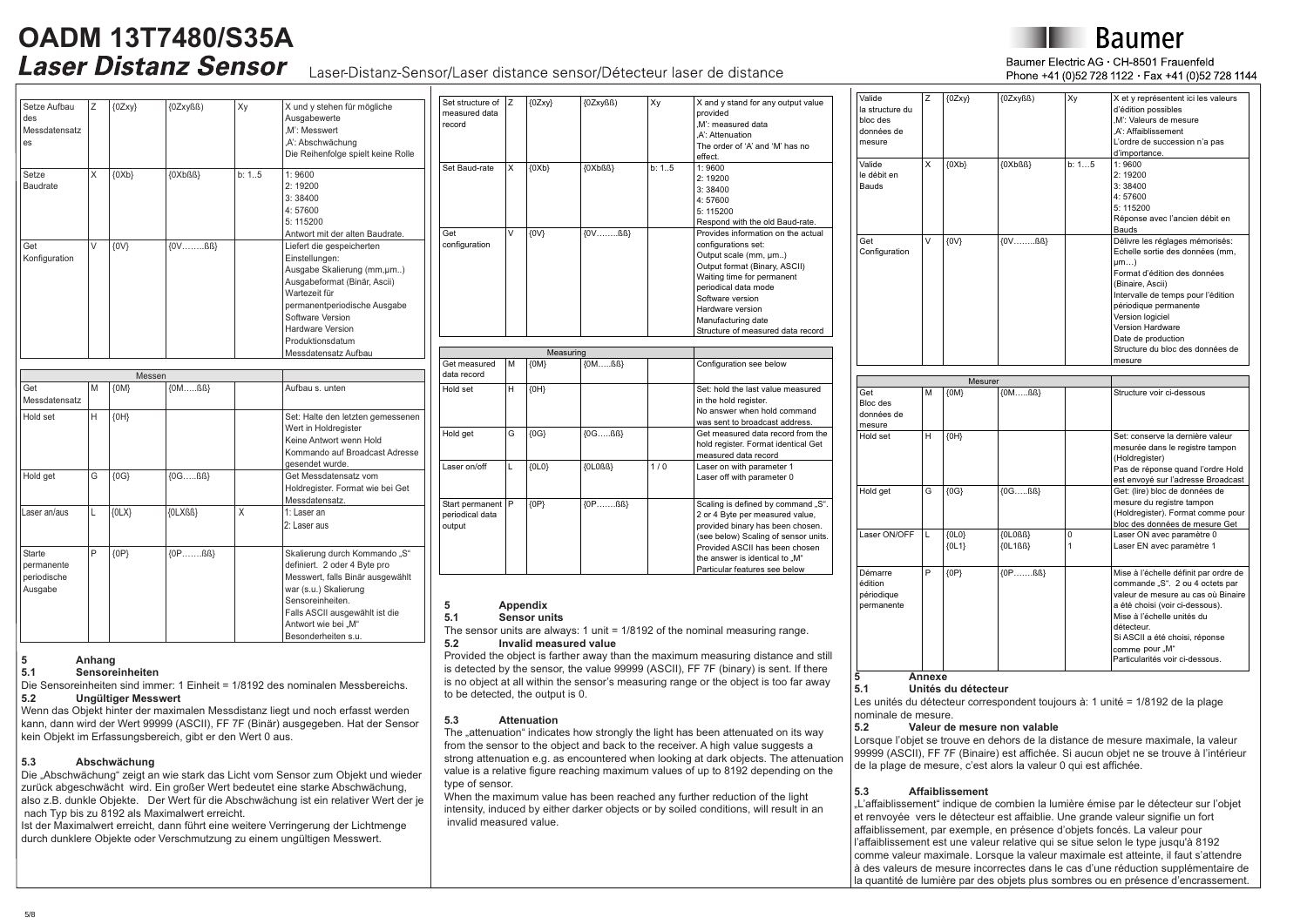## Lacor Distanz Consor Lacor distance sonsor (Détectour lacor de distance

**Baumer** 

Baumer Electric AG · CH-8501 Frauenfeld 728 1144

| ULUIIL UUIIUUI                                                                                                                                                                                                                                                                                                                                                                                                                                                                                                                                                                                                                                                          | Laser-Distanz-Sensor/Laser distance sensor/Detecteur laser de distance                                                                                                                                                                                                                                                                                                                                                                                                                                                                                                                                                                                      | Phone +41 (0)52 728 1122 Fax +41 (0)52 728 114                                                                                                                                                                                                                                                                                                                                                                                                                                                                          |
|-------------------------------------------------------------------------------------------------------------------------------------------------------------------------------------------------------------------------------------------------------------------------------------------------------------------------------------------------------------------------------------------------------------------------------------------------------------------------------------------------------------------------------------------------------------------------------------------------------------------------------------------------------------------------|-------------------------------------------------------------------------------------------------------------------------------------------------------------------------------------------------------------------------------------------------------------------------------------------------------------------------------------------------------------------------------------------------------------------------------------------------------------------------------------------------------------------------------------------------------------------------------------------------------------------------------------------------------------|-------------------------------------------------------------------------------------------------------------------------------------------------------------------------------------------------------------------------------------------------------------------------------------------------------------------------------------------------------------------------------------------------------------------------------------------------------------------------------------------------------------------------|
| 5.4 Binäres Format<br>Das binäre Format wird nur in der permanenten periodischen Ausgabe verwendet<br>um die Messdaten mit maximaler Datenrate zu übertragen. Aus diesem Grund<br>ist das binäre Format sehr kompakt und mit minimalem Overhead versehen.<br>Das Datenformat der Messwerte ist immer: Sensoreinheiten.                                                                                                                                                                                                                                                                                                                                                  | 5.4<br><b>Binary format</b><br>The binary format is only used in the permanent periodical signal output mode in order<br>to transmit the measured data with the highest possible data rate. For that reason the<br>binary format is very compact with only minimal overhead. The data format of the<br>measured data is always: sensor units.                                                                                                                                                                                                                                                                                                               | 5.4<br><b>Format binaire</b><br>Le format binaire est seulement utilisé pour l'édition périodique permanente afin de<br>transmettre les données de mesure avec un taux de transfert des données maximal.<br>Pour cette raison, le format binaire est très compact. Le format des données des<br>valeurs de mesure est toujours: Unités du détecteur.                                                                                                                                                                    |
| Im ersten Byte ist<br>Bit 7 = 1 Markierung für Start des Datensatzes<br>Bit 0. Bit 6 sind Bit 7  13 des Messwertes<br>Im zweiten Byte ist<br>Bit $7 = 0$ .<br>Bit 0Bit 6 sind Bit 06 des Messwertes                                                                                                                                                                                                                                                                                                                                                                                                                                                                     | The first Byte contains<br>Bit $7 = 1$ as marker for the start of the dataset<br>Bit 0Bit 6 are Bit 7  13 of the measured data<br>The 2nd Byte contains<br>$Bit 7 = 0.$<br>Bit 0Bit 6 are Bit 06 of the measured data                                                                                                                                                                                                                                                                                                                                                                                                                                       | Bit 7 = 1 Marguage pour le démarrage du bloc de<br>Pour le premier octet, on a:<br>données<br>Bit 0 Bit 6 sont les Bit 7  13 de la valeur de mesure<br>Pour le deuxième octet, on a: Bit $7 = 0$ ,                                                                                                                                                                                                                                                                                                                      |
| Falls die Abschwächung auch für die Ausgabe gewählt war, dann folgen 2 weitere<br><b>B</b> vtes<br>Im dritten Byte ist<br>Bit $7 = 0$ .<br>Bit 0 Bit 6 sind Bit 713 des Abschwächungswerts<br>Bit $7 = 0$ .<br>Im vierten Byte ist<br>Bit 0Bit 6 sind Bit 06 des Abschwächungswertes                                                                                                                                                                                                                                                                                                                                                                                    | Provided the attenuation has also been chosen for data output, then 2 further Bytes<br>are to follow<br>The 3rd Byte contains<br>$Bit 7 = 0.$<br>Bit 0. Bit 6 are Bit 713 of the attenuation value<br>The 4th Byte contains<br>$Bit 7 = 0.$<br>Bit 0. Bit 6 are Bit 06 of the attenuation value                                                                                                                                                                                                                                                                                                                                                             | Bit 0. Bit 6 sont les Bit 06 de la valeur de mesure<br>Si l'affaiblissement a aussi été choisi pour l'édition des données, 2 octets<br>supplémentaires suivent:<br>Pour le troisième octet, on a:<br>Bit $7 = 0$ ,<br>Bit 0Bit 6 sont les Bit 713 de la valeur de<br>l'affaiblissement                                                                                                                                                                                                                                  |
| <b>Bespiel: nur Messwert</b><br>Bit 7 Bit 6 Bit 5 Bit 4 Bit 3 Bit 2<br>Bit 0<br>Bit 1<br>$\mathbf 0$<br>Byte 1<br>$\overline{1}$<br>$\mathbf 0$<br>$\overline{1}$<br>$\overline{1}$<br>$\overline{1}$<br>$\overline{1}$<br>$\overline{1}$<br>$\mathsf{O}$<br>$\mathbf{1}$<br>$\mathbf 0$<br>$\mathbf{1}$<br>$\mathbf{1}$<br>$\Omega$<br>Byte 2<br>$\mathbf{1}$<br>$\overline{1}$                                                                                                                                                                                                                                                                                        | Example: Only measured data:<br>Bit 7 Bit 6 Bit 5 Bit 4 Bit 3 Bit 2 Bit 1 Bit 0<br>$\mathsf{O}$<br>Byte 1<br>0<br>$\overline{1}$<br>$\overline{1}$<br>$\mathbf{1}$<br>$\overline{1}$<br>$\overline{1}$<br>$\overline{1}$<br>Byte 2<br>$\Omega$<br>$\mathbf{1}$<br>$\Omega$<br>$\Omega$<br>$\mathbf{1}$<br>$\overline{1}$<br>$\overline{1}$                                                                                                                                                                                                                                                                                                                  | $Bit 7 = 0.$<br>Pour le quatrième octet, on a:<br>Bit 0. Bit 6 sont les Bit 06 de la valeur de<br>l'affaiblissement                                                                                                                                                                                                                                                                                                                                                                                                     |
| <b>Resultat Messwert:</b><br>Binär<br>01 0111 1111 0110<br>Dezimal<br>6134<br>0x17F6<br>Hexadezimal                                                                                                                                                                                                                                                                                                                                                                                                                                                                                                                                                                     | Result of measured data:<br>Binär<br>01 0111 1111 0110<br>Dezimal<br>6134<br>Hexadezimal<br>0x17F6                                                                                                                                                                                                                                                                                                                                                                                                                                                                                                                                                          | Exemple: seulement valeur de mesure<br>Bit 3<br>Bit 7 Bit 6 Bit 5<br>Bit 4<br>Bit 2<br>Bit 1<br>Bit 0<br>Octet1<br>$\mathbf{1}$<br>0<br>$\mathbf 0$<br>$\overline{1}$<br>$\mathbf{1}$<br>$\overline{1}$<br>$\mathbf{1}$<br>$\mathbf{1}$<br>Octet2<br>$\mathbf 0$<br>$\overline{1}$<br>$\overline{0}$<br>$\mathbf 0$<br>$\mathbf{1}$<br>$\mathbf{1}$<br>$\mathbf{1}$<br>$\overline{1}$                                                                                                                                   |
| Bespiel: Messwert und Abschwächung<br>Bit 7 Bit 6 Bit 5 Bit 4 Bit 3 Bit 2<br>Bit 1<br>Bit 0<br>$\mathbf 0$<br>$\overline{1}$<br>Byte 1<br>$\overline{1}$<br>$\overline{0}$<br>$\overline{1}$<br>$\overline{1}$<br>$\overline{1}$<br>$\overline{1}$<br>$\mathbf 0$<br>$\mathbf{1}$<br>$\mathbf 0$<br>$\overline{1}$<br>Byte 2<br>0<br>$\overline{1}$<br>$\overline{1}$<br>$\mathbf{1}$<br>$\mathsf{O}$<br>$\mathbf 0$<br>$\mathbf 0$<br>$\overline{1}$<br>$\mathbf 0$<br>$\overline{1}$<br>Byte 3<br>0<br>$\overline{1}$<br>$\mathbf 0$<br>$\mathbf{1}$<br>$\Omega$<br>$\mathbf{0}$<br>$\overline{1}$<br>$\Omega$<br>Byte 4<br>$\mathbf{1}$<br><b>Resultat Messwert:</b> | Example: measured data and attenuation<br>Bit 7 Bit 6 Bit 5 Bit 4<br>Bit 3<br>Bit 2<br>Bit 1 Bit 0<br>Byte 1<br>$\mathbf 0$<br>$\mathbf 0$<br>$\overline{1}$<br>$\mathbf{1}$<br>$\overline{1}$<br>$\mathbf 1$<br>$\mathbf{1}$<br>$\overline{1}$<br>Byte 2<br>$\mathbf 0$<br>$\Omega$<br>$\Omega$<br>$\overline{1}$<br>$\mathbf{1}$<br>$\mathbf{1}$<br>$\overline{1}$<br>Byte 3<br>$\mathbf 0$<br>$\mathbf 0$<br>$\mathbf 0$<br>$\mathbf 0$<br>$\mathbf 0$<br>$\mathbf{1}$<br>$\overline{1}$<br>$\overline{1}$<br>$\mathbf{0}$<br>$\Omega$<br>Byte 4<br>$\Omega$<br>$\overline{1}$<br>$\Omega$<br>$\overline{1}$<br>$\mathbf{1}$<br>Result of measured data: | Résultat valeur de mesure:<br>Binaire<br>01 0111 1111 0110<br>Décimale<br>6134<br>Hexadécimale<br>0x17F6<br>Exemple: valeur de mesure et affaiblissement<br>Bit 7<br>Bit 6<br>Bit 5<br>Bit 4<br>Bit 3<br>Bit 2<br>Bit 1<br>Bit 0<br>$\mathbf 0$<br>$\mathbf 0$<br>$\overline{1}$<br>Octet1<br>$\mathbf{1}$<br>$\mathbf{1}$<br>$\mathbf{1}$<br>$\overline{1}$<br>$\mathbf{1}$<br>$\mathbf 0$<br>Octet2<br>$\mathbf 0$<br>$\mathbf{1}$<br>$\overline{1}$<br>$\mathbf{1}$<br>$\mathbf{1}$<br>$\mathbf 0$<br>$\overline{1}$ |
| Binär<br>01 0111 1111 0110<br>Dezimal<br>6134<br>0x17F6<br>Hexadezimal                                                                                                                                                                                                                                                                                                                                                                                                                                                                                                                                                                                                  | Binary<br>01 0111 1111 0110<br>Decimal<br>6134<br>Hexadecimal<br>0x17F6                                                                                                                                                                                                                                                                                                                                                                                                                                                                                                                                                                                     | $\Omega$<br>$\Omega$<br>$\Omega$<br>$\Omega$<br>$\mathbf{1}$<br>$\Omega$<br>$\overline{1}$<br>$\mathbf{1}$<br>Octet <sub>3</sub><br>Octet4<br>$\Omega$<br>$\mathbf{1}$<br>$\overline{1}$<br>$\mathbf{1}$<br>$\Omega$<br>$\Omega$<br>$\overline{1}$<br>$\Omega$                                                                                                                                                                                                                                                          |
| Resultat Abschwächung:<br>00 0101 1111 0010<br>Binär<br>Dezimal<br>1522<br>0x5F2<br>Hexadezimal                                                                                                                                                                                                                                                                                                                                                                                                                                                                                                                                                                         | <b>Result attenuation:</b><br>Binär<br>00 0101 1111 0010<br>Dezimal<br>1522<br>0x5F2<br>Hexadezimal                                                                                                                                                                                                                                                                                                                                                                                                                                                                                                                                                         | Résultat valeur de mesure:<br><b>Binaire</b><br>01 0111 1111 0110<br>Décimale<br>6134<br>Hexadécimale<br>0x17F6                                                                                                                                                                                                                                                                                                                                                                                                         |
| 5.5<br>Besonderheiten permanent periodische Ausgabe<br>Die Ausgabe wird durch Senden des Reset Kommandos oder Ausschalten des<br>Sensors abgebrochen. Nach dem Einschalten sendet der Sensor nicht mehr<br>periodisch.<br>Format der Ausgabe von "Get Konfiguration"<br>5.6<br>Ausgabe Skalierung (mm, um)<br>1 Byte<br>Ausgabeformat (Binär, ASCII)<br>1 Byte                                                                                                                                                                                                                                                                                                          | 5.5<br>Particular features of the permanent periodical signal output mode<br>The data output is interrupted by either sending the reset command or by switching<br>the sensor off After power-on the sensor does not send periodically anymore.<br>5.6<br>Data format of "Get configuration"<br>Scale of output (mm, µm)<br>1 Byte<br>Data output format (Binary, ASCII)<br>1 Byte<br>Waiting time for permanent periodical data output<br>1 Byte                                                                                                                                                                                                           | Résultat affaiblissement<br><b>Binaire</b><br>00 0101 1111 0010<br>Décimale<br>1522<br>Hexadécimale<br>0x5F2<br>5.5<br>Particularités pour l'édition des données périodique permanente<br>L'édition des données est interrompue en envoyant l'ordre de commande Reset<br>ou hors du sensors ou à la suite d'un déclenchement. Après un nouvel                                                                                                                                                                           |
| Wartezeit für permanentperiodische Ausgabe<br>1 Byte<br>6 Byte(XXYYZZ)<br>Softwareversion<br>2 Byte (XY)<br>Hardwareversion<br>6 Byte (TTMMJJ)<br>Produktionsdatum                                                                                                                                                                                                                                                                                                                                                                                                                                                                                                      | Software version<br>2 Byte (XY)<br>Hardware version<br>Manufacturing date                                                                                                                                                                                                                                                                                                                                                                                                                                                                                                                                                                                   | 6 Byte (XXYYZZ) enclenchement, le détecteur n'émet plus de facon périodique.<br>Format d'édition de "Get Configuration"<br>5.6<br>6 Byte (TTMMJJ) Edition de la mise à l'échelle (mm, µm)<br>1 octet<br>Format de l'édition (Binaire, ASCII)<br>1 octet<br>Intervalle de temps pour édition périodique permanente<br>1 octet<br>Version logiciel<br>6 octets (XXYYZZ)<br>Version Hardware<br>2 octets (XY)<br>Date de production<br>6 octets (TTMMJJ)                                                                   |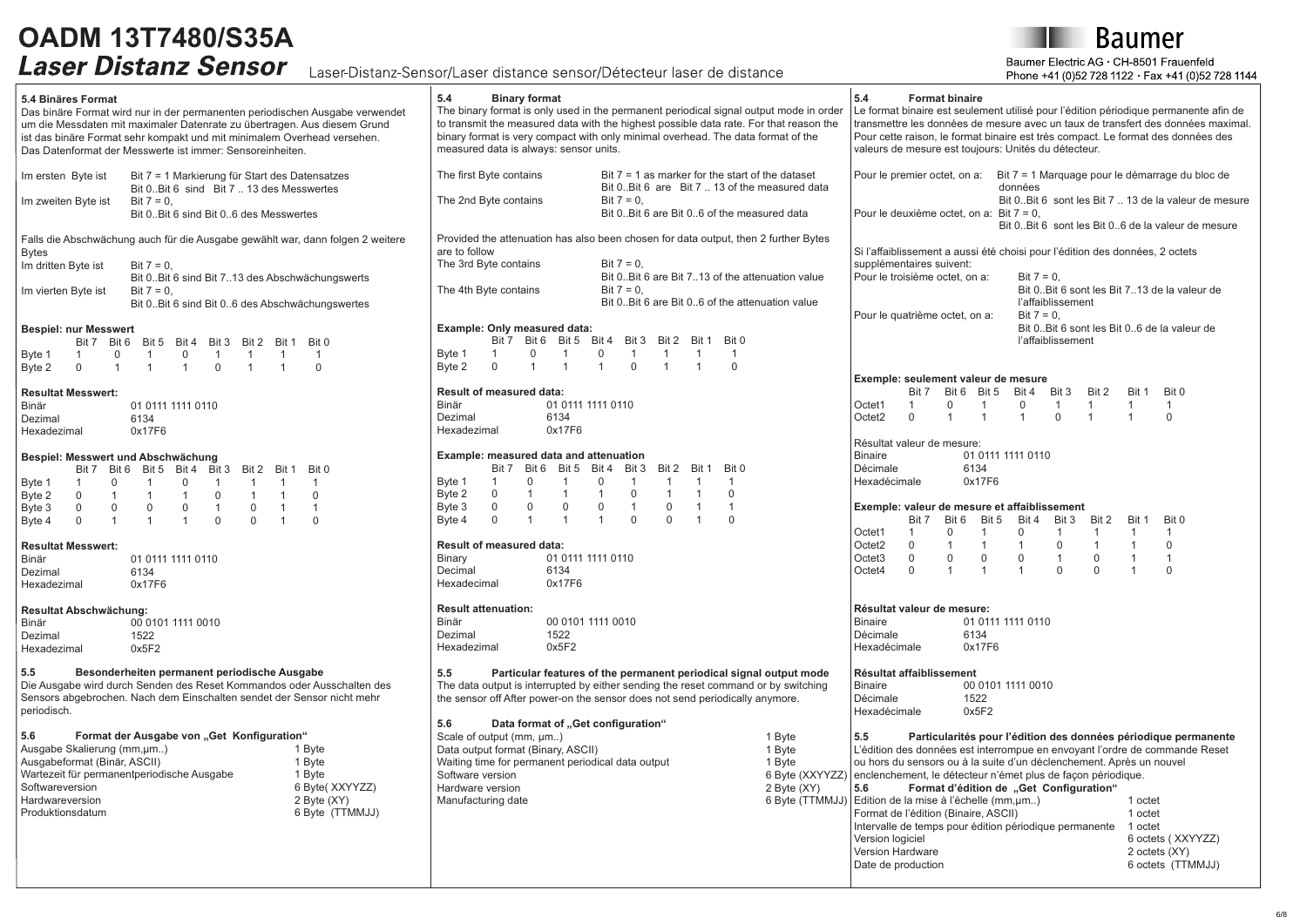Laser-Distanz-Sensor/Laser distance sensor/Détecteur laser de distance

**Baumer** 

Baumer Electric AG · CH-8501 Frauenfeld Phone +41 (0)52 728 1122 · Fax +41 (0)52 728 1144

| 5.7<br><b>Messdatensatz</b><br>Der Messdatensatz kann 2 verschiedene Werte enthalten<br>Messwert<br>Abschwächung<br>Je nach Aufbau des Messdatensatzes (s. Kommando "Z") werden die Daten nach-<br>einander übertragen.<br>Vor dem Messwert steht ein "M", danach der Messwert in der festegelegten Skalierur<br>(festgelegt mit "S"- Kommando), immer 5-stellige Zahl.<br>Vor der Abschwächung stehe ein "A", danach eine 4-stellige Zahl.<br>Die Reihenfolge ist immer: zuerst der Messwert, falls er mit "Z" ausgewählt wurde,<br>dann die Abschwächung, falls diese ausgewählt wurde.<br>Beispiel: {0MM12345A012364} Checksumme ist hier 64                                                                                                                                                                                                                                                                                                                                                                    | 5.7<br>Set of measured data<br>The set of measured data can contain 2 different values<br>Measured value<br>Attenuation<br>Depending on the structure of the measured data record (see command $\mathbb{Z}^n$ ) the<br>data is transmitted sequentially.<br>g Before the measured value there is a "M", followed by the measured value in<br>the scale chosen (defined with the "S"- command), always 5 digits.<br>Before the attenuation there is a "A", followed by a 4-digit number.<br>The sequence is always: first the measured value, if it has been chosen with "Z",<br>followed by the attenuation, provided it has been selected.<br>Example: {0MM12345A012364} checksum is 64                                                                                                                                                                                         | 5.7<br>Bloc de données de mesure<br>Le bloc de données de mesure peut comporter 2 valeurs différentes<br>Valeur de mesure<br>Affaiblissement<br>Selon la structure du bloc de données de mesure (voir Ordre de commande "Z") les<br>données sont transmises l'une après l'autre. Avant la valeur de mesure se trouve<br>un "M", ensuite la valeur de mesure dans l'échelle sélectionnée (définie par l'ordre<br>de commande "S", toujours un nombre de 5 chiffres. Avant la valeur de mesure de<br>l'affaiblissement se trouve un "A", ensuite un nombre de 4 chiffres. L'ordre de<br>succession est toujours le même: tout d'abord la valeur de mesure au cas où elle a<br>été sélectionnée avec "Z", ensuite l'affaiblissement au cas où ce dernier a été aussi<br>sélectionné.<br>Exemple: {0MM12345A012364} la somme de contrôle est ici de 64                                                                                                                                                                   |
|--------------------------------------------------------------------------------------------------------------------------------------------------------------------------------------------------------------------------------------------------------------------------------------------------------------------------------------------------------------------------------------------------------------------------------------------------------------------------------------------------------------------------------------------------------------------------------------------------------------------------------------------------------------------------------------------------------------------------------------------------------------------------------------------------------------------------------------------------------------------------------------------------------------------------------------------------------------------------------------------------------------------|----------------------------------------------------------------------------------------------------------------------------------------------------------------------------------------------------------------------------------------------------------------------------------------------------------------------------------------------------------------------------------------------------------------------------------------------------------------------------------------------------------------------------------------------------------------------------------------------------------------------------------------------------------------------------------------------------------------------------------------------------------------------------------------------------------------------------------------------------------------------------------|----------------------------------------------------------------------------------------------------------------------------------------------------------------------------------------------------------------------------------------------------------------------------------------------------------------------------------------------------------------------------------------------------------------------------------------------------------------------------------------------------------------------------------------------------------------------------------------------------------------------------------------------------------------------------------------------------------------------------------------------------------------------------------------------------------------------------------------------------------------------------------------------------------------------------------------------------------------------------------------------------------------------|
| 5.8<br><b>Checksumme</b><br>Die Checksumme (CS) ist die einfache Summe aller Werte der ASCII Zeichen, von<br>dieser Summe werden die letzten beiden Stellen verwendet.<br>Beispiel:<br>Laser OFF Adresse 0<br>Kommando<br>$\Omega$<br>L<br>$\Omega$<br>Checksumme (ASCII Werte):<br>$48+$<br>$76+$<br>48 = 172, die letzten beider<br>Stellen sind 72<br>Kommandoantwort mit Checksumme:<br>{0L072}<br>5.9<br>Fehlerbehandlung<br>5.9.1<br>Allgemeines<br>Die Sensoren arbeiten in 3 Schritten<br>Warte auf Start of Frame (SOF)<br>1.<br>2.<br>Warte auf Adresse oder Timeout<br>3.<br>Warte auf End of Frame oder Timeout.<br>Fehler Bedingungen<br>Fehler nach SOF wenn:<br>Zeit zwischen 2 Zeichen überschreitet 0.5 s (Timeout)<br>1.<br>$\overline{2}$<br>Anzahl der Zeichen nicht zum Kommando passt.<br>3.<br>Unbekanntes Kommando<br>$\overline{4}$<br>Falsche Parameter im Kommando<br>5.<br><b>Falsche Adresse</b><br>Die Syntax der Fehlermeldung ist identisch mit einer Standardantwort eines Senors | 5.8<br><b>Checksum</b><br>The checksum (CS) represents the sum of all values of the ASCII characters, the last<br>two digits of which are used.<br>Example:<br>Laser OFF address<br>$\Omega$<br>$\mathbf 0$<br>Command<br>$\mathsf{L}$<br>$\Omega$<br>checksum (ASCII values):<br>$48+$<br>$76+$<br>$48 = 172$ , the last two digits<br>are 72<br>{0L072}<br>Command answer with checksum:<br>5.9<br><b>Error troubleshooting</b><br>5.9.1<br>General<br>The sensors work in 3 steps<br>Waiting for Start of Frame (SOF)<br>1.<br>2.<br>Waiting for address or Timeout<br>3.<br>Waiting for End of Frame or Timeout.<br>Error terms<br>Error after SOF when:<br>1.<br>Time between 2 characters exceeds 0.5 s (Timeout)<br>2.<br>Number of characters is not compatible with command.<br>3.<br>Unknown command<br>4.<br>Command contains wrong parameters<br>5.<br>Wrong address | 5.8<br>Somme de contrôle<br>La somme de contrôle (CS) est tout simplement la somme de toutes les valeurs<br>des caractères ASCII dont on retient de cette somme seulement les deux derniers<br>chiffres.<br>Exemple:<br>Laser OFF Adresse 0<br>Ordre de commande<br>$\mathbf 0$<br>0<br>L<br>Somme de contrôle (Valeurs ASCII): 48+<br>$76+$<br>$48 = 172$ , les deux<br>derniers chiffres<br>sont 72<br>Réponse ordre de commande avec somme de contrôle:<br>{0L072}<br>5.9<br><b>Traitement des fautes</b><br>5.9.1<br>Généralités<br>Les détecteurs travaillent en 3 étapes<br>1.<br>Attente du Start of Frame (SOF)<br>2.<br>Attente d'adresse ou de Timeout<br>3.<br>Attente du End of Frame ou Timeout.<br>Conditions pour fautes<br>Fautes selon SOF quand :<br>Intervalle de temps entre 2 signes dépasse 0.5 s (Timeout)<br>1.<br>2.<br>Nombre de signes incompatibles avec l'ordre de commande.<br>3.<br>Ordre de commande inconnu<br>4.<br>Faux paramètre dans l'ordre de commande<br>5<br>Fausse adresse |
| Antwort of<br>Paran<br>Syn<br>Ş<br>ž<br>Fehlerhaftes<br>$\{OExBS\}$<br>Fehlermeldung<br>X:<br>F = Framing error = Stringlänge ist<br>Kommando<br>falsch<br>T = nach SOF vor EOF mehr als<br>0.5 s Abstand zwischen 2 Zeichen<br>U = Unbekanntes Kommando<br>P= unzulässige Parameter<br>Aktion bei Fehler:<br>Sensor sendet Fehlermeldung<br>Sensor wartet auf SOF<br>Ausgabe bei Fehlmessungen : Messwert = 999999 (ASCII), FF 7F (binär)                                                                                                                                                                                                                                                                                                                                                                                                                                                                                                                                                                         | $\tilde{\mathbf{r}}$<br>Sensor<br>response<br>Syntax<br>cor<br>${0Ex(B)}$<br>Error message<br>Faulty<br>$X$ :<br>$F =$ Framing error = wrong length of<br>command<br>string<br>T = after SOF before EOF more<br>than 0.5 s distance between 2<br>characters<br>$U =$ Unknown command<br>$P =$ invalid parameter<br>Actions in case of error:<br>• Sensor transmits error message<br>Sensor is waiting for SOF<br>• Output in case of faulty measurments: measured value = 999999 (ASCII), FF 7F (binary)                                                                                                                                                                                                                                                                                                                                                                         | La syntaxe du message d'erreur est identique à celle d'une réponse standard d'un détecteur<br>Réponse<br>Syntaxe<br>Parar<br>Ordre<br>Nom<br>Message<br>Ordre de<br>$\{OExBS\}$<br>Х:<br>d'erreur<br>F = Framing error = longueur de la<br>commande<br>trame est incorrecte<br>incorrect<br>T = après SOF avant EOF plus de<br>0.5 s d'intervalle entre 2 signes<br>U = Ordre de commande inconnu<br>P = Paramètre inadmissible<br>Action en cas de faute:<br>· Le détecteur envoie un message d'erreur<br>• Le détecteur attend l'ordre SOF<br>· Emission lors de mesures erronées: Valeur de mesure = 999999 (ASCII), FF 7F (binaire)                                                                                                                                                                                                                                                                                                                                                                              |